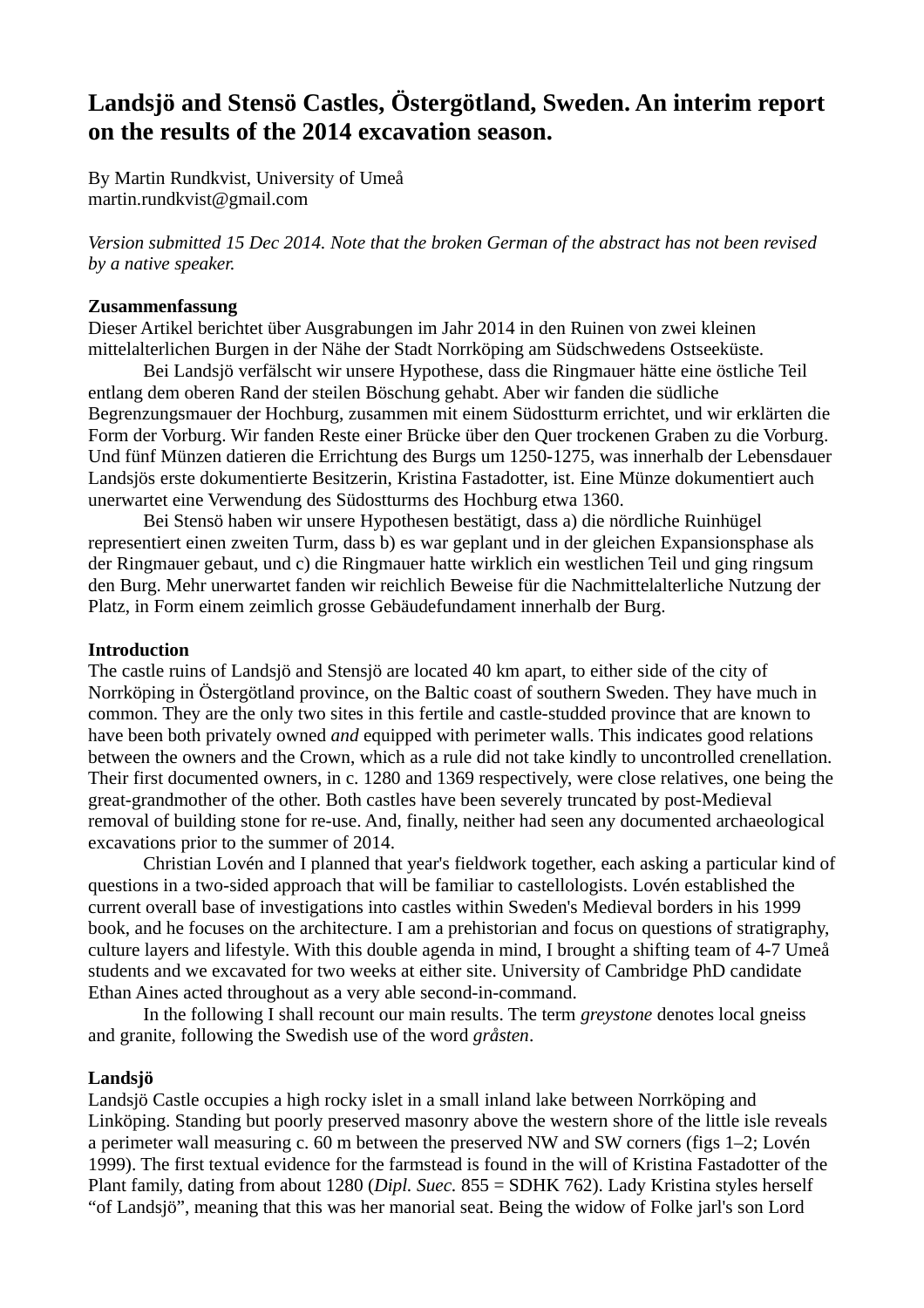Holmger, she belonged to Sweden's top-level nobility. The castle was probably in place in 1280. But already in 1325–1350, however, Landsjö is documented as a tenant farm. This suggests that the castle was no longer inhabited or kept in defensible shape at that time.

## *The high inner bailey and the steep outer bailey: trench C*

The area within the visible perimeter wall is divided into a flat high plateau in the northern half and a steep slope in the southern half. A linear W-E terrace marks the lip of the slope, and we laid out a 4 x 3 m trench across it guided partly by where trees would allow us to dig. We found that the terrace visible on the surface is caused by the remains of a W-E wall marking the southern boundary of the high inner bailey (fig. 3). It is 1.2 m thick and built of greystone on the shell principle. Hardly any brick was found in the rubble here.

From this wall's northern face extends an identical N-S wall whose core is laid down in the same building phase, the two walls being of one piece. Abundant wall plaster in the rubble and surviving in situ on the W face of the N-S wall shows that it belongs to a plaster-facaded building. A marked depression surrounded by banks in the ground surface east of trench C suggests that the trench was placed on the SW corner of a square 7 x 7 m building forming the SE corner of the inner bailey's defences. The interior floor space of the building can be guessed at:  $(7-2*1.2)^2 = 21$  sqm. Only 2 sqm of the building's interior were in trench C. One of the two discernible floor layers on the natural here yielded a coin of King Magnus Eriksson c. 1354–63 (a radiance ring bracteate, Lagerqvist 1970 type XXVIII:B:4a; Golabiewski Lannby 1983). This is surprising as no presence of the nobility or a garrison is known at Landsjö at that late date.

#### *The eastern reach of the perimeter wall: trenches A, B and C*

East of the inner bailey's putative SE corner tower is a steep drop, and so we could assume that any eastern reach of the perimeter wall would link up with the tower from the N and S. Trenches A and B were laid out to seek the inner bailey's missing eastern wall.

The irregular 9 sqm trench A was placed to seek a NE corner of the perimeter wall. We put it here because of brick and mortar that had been pushed to the surface by a young oak tree on a wide ledge above a precipitous drop. We found brick and greystone rubble and a nail, but no in situ masonry. Fire damage to the underlying bedrock, burnt bones, charcoal fragments and two pieces of vitrified brick show that an intense fire had burned here. The materials looked like dumped demolition debris and meal remains that had been moved to the ledge and set on fire.

The 5 x 1.5 m trench B was laid out to seek the missing eastern reach of the inner bailey's perimeter wall. Though full of brick and greystone rubble in its western part, the trench showed no sign of any in situ masonry or wall foundation trench. The small finds were bones, knapped quartz, a small slate whetstone and a piece of modern window glass. E of the trench is a high, almost vertical drop that is impossible to scale without a rope and grappling hook. Was this considered defence enough? That would follow the manner of the area's mid-1st millennium hillforts, whose drystone walls usually only defend the easy ascents of a hill. Given the location of the inner bailey's SE corner tower at trench C, and considering the absence of any wall in trench A, it seems inevitable that any eastern reach of the perimeter wall would have passed through trench B unless the architect were willing to leave a wide level shelf along the outside of the wall.

## *The southern reach of the perimeter wall: trench D*

The western reach of the perimeter wall is straight and ends at a nearly right angles at either end. It is nevertheless clear from the topography that the perimeter cannot have formed a rectangle. The preserved southern reach measures 10 m and ends in rubble. We made two important observations about it.

Firstly, in the middle of the southern reach there are remains of a southward protrusion measuring 2.2 m in width. Its core is of a piece with the southern reach. This protrusion seems to have been a bridge or drawbridge across the transversal dry moat, which would mean that the entrance into the outer bailey was a gate in the ruined upper part of the southern reach of the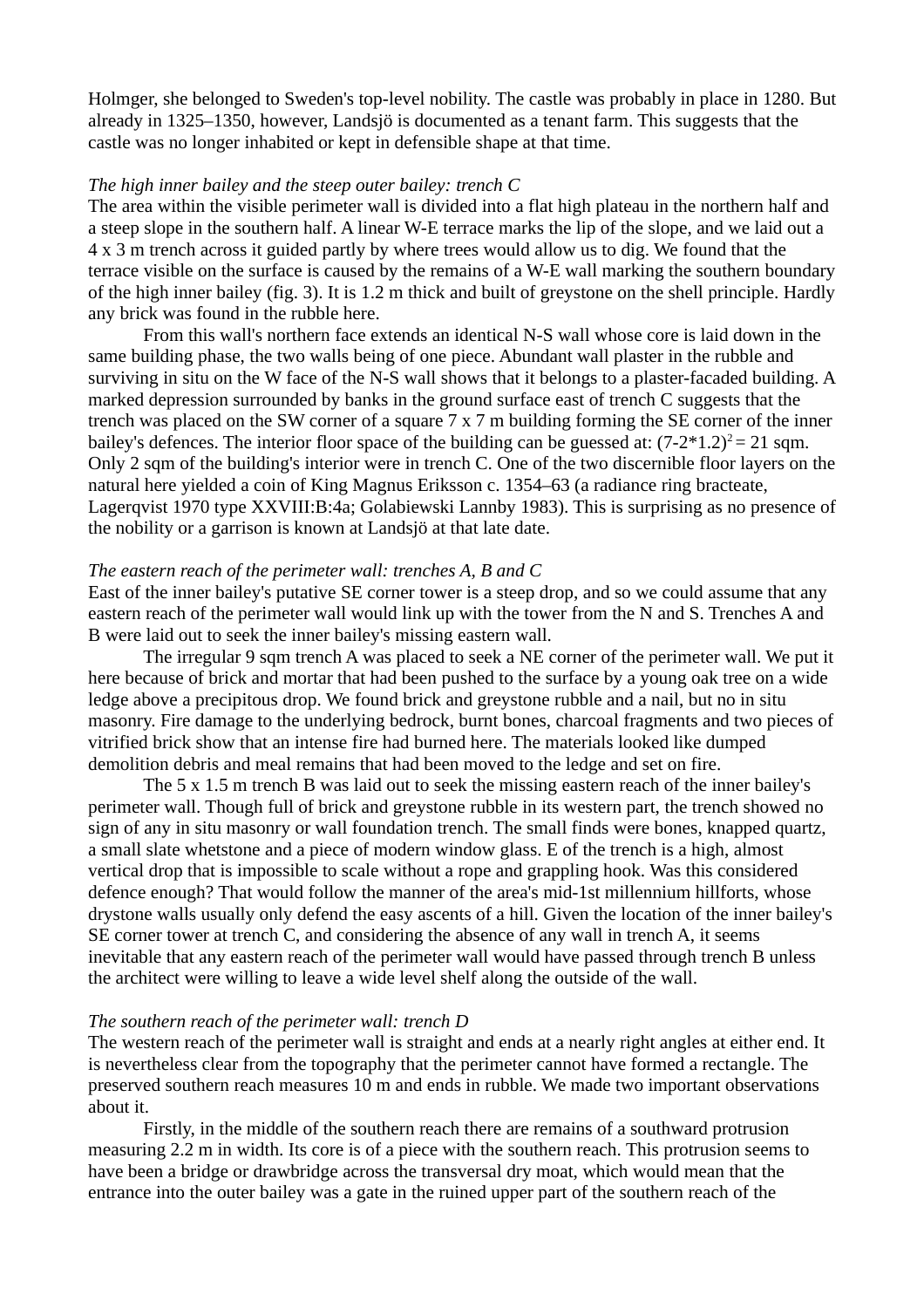perimeter wall. Such a layout would suggest that the great rubble pile south of the dry moat conceals the remains of a gate house.

Secondly, the 2 x 2 m trench D contained no eastward continuation of the southern reach despite being placed on the projected line of its wall face and with the easternmost visible fallen stone from the wall rubble inside its edges. All major stones inside the trench had fallen into it from the W. Nor was there any pavement or threshold in the trench to indicate a gate here. This suggests that the current eastern end of the perimeter wall's southern reach is actually a corner, from which the wall continued up slope either in parallel with the western reach or diagonally NNE to the tower at trench C.

Trench D offered interesting stratigraphy and finds. The current steep slope is a talus or scree consisting of dark loamy colluvial soil. It includes the rubble from the perimeter wall and sits on a much more level surface of yellow moraine soil, deposited in two distinct phases and mixed with animal bones (which are undergoing analysis). We found seven large sheet-iron carpentry staples in the upper part of the yellow layer. And in its lower part, we found five identical silver coins: Crowned Lion bracteates struck for King Valdemar Birgersson in 1250–75 (Larsson 1970 group XVII:B). Midway down the depth of the yellow layer, we found a single sherd of fine German stoneware with a burgundy manganese slip inside and out, which is likely of similar date. This layer sits on the natural. Given what we know of castle building trends over time in the region (Lovén 1999), and given that Landsjö's first documented owner, Lady Kristina, was an old woman about 1280, the yellow layer with the coins and potsherd is likely to represent the castle's original construction phase or early use.

# *The dry moat: tree throw E*

At the W end of the dry moat near the putative Medieval shoreline is a tree throw. Taking inspiration from Stone Age settlement surveying methodology, we metal-detected and screened the disturbed earth in and around it. It was dark, loamy and full of gravel. We found a tiny iron annular brooch and a few nails and bones, but not the abundant household refuse we hoped for at this endof-moat location.

#### *Post-Medieval use of the site*

In 1630, Landsjö again became a seat of the nobility when Johan Fegraeus (Strömfelt) was granted *säteri* tax exemption for the property. One of the conditions for such privileges was that the property owner build a suitably representative manor house. The current mainland site of Landsjö manor (whose use prior to 1630 is unknown) now saw major construction work, which would have begun the era of intensive quarrying for building materials on the castle islet in the nearby lake. The terrace walls in the manor park consist of the same kind of dressed orange-brownish greystone ashlar as the castle ruin's remaining wall facings.

A 1730 map of the manor has three building symbols on the castle islet: a smallholding at the north end, a ruin in the middle of the island, and a non-inhabited building at the south-west shore. The sherd of thin window glass that we found in trench B probably originates with the smallholding. The current vegetation on the island has a strong component of modern-era garden plant species that grow well on the calcareous rubble, including redcurrant bushes and enormous sourcherry trees.

#### **Stensö**

Stensö Castle is on a hilltop with a good view of the Bråviken inlet, in an offensive position guarding a major shipping lane. Standing masonry indicates that it began life as a free-standing *kastal*-type defensive tower, a kind of structure typically dating from the decades about AD 1200 (Olsson 1932; Lovén 1999:437). The abutment of the perimeter wall's eastern range against this tower shows that the wall was added at a later date, along with (we now know) a northern tower (fig. 4). These additions were made no later than 1480, by which time Stensö was a tenant farm. The earliest textual evidence for the farmstead is from 1369, when Stensö seems to have been the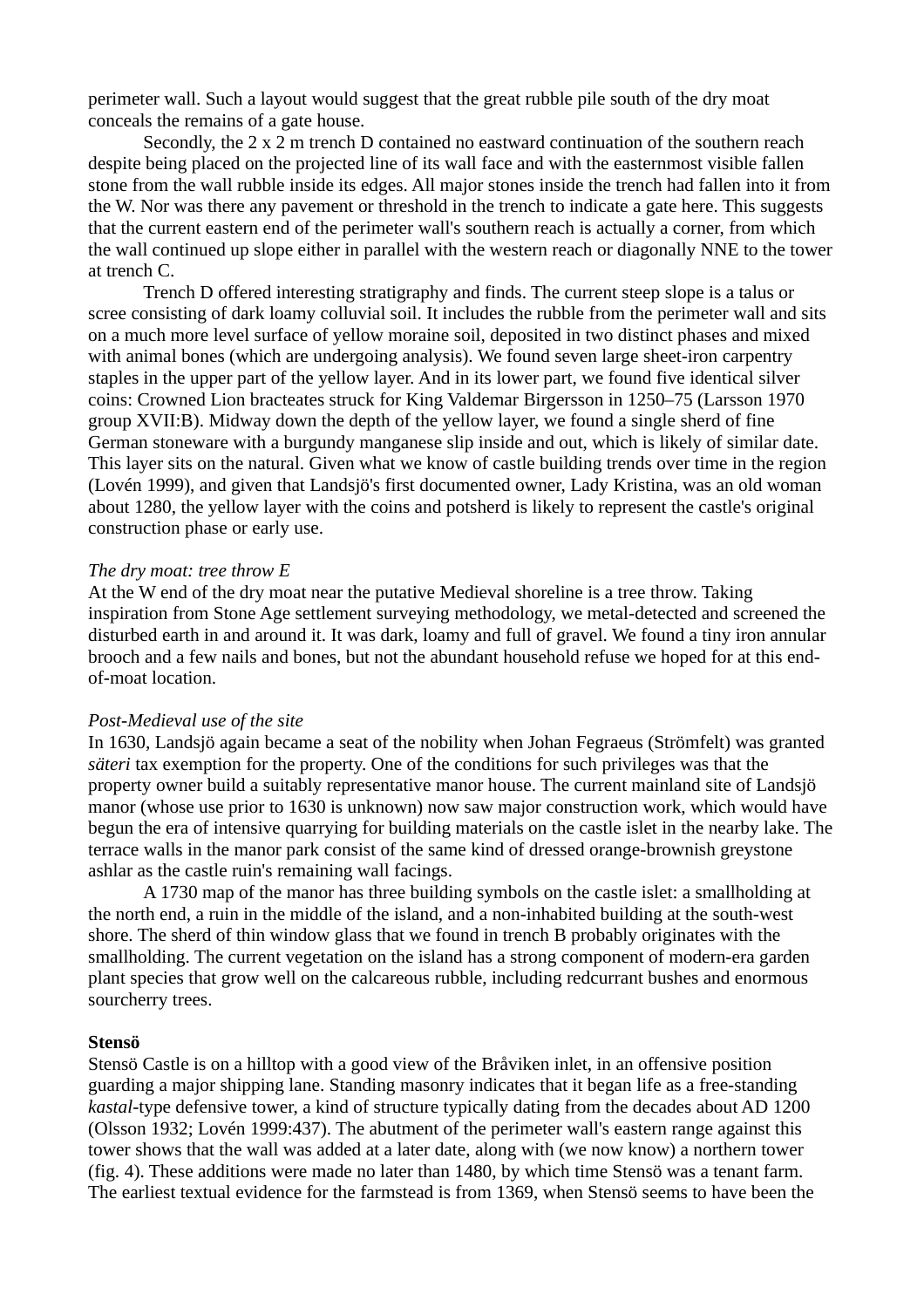seat of Holmger Torkelsson of the Boat family and his wife Sigrid Karlsdotter of the Stubbe family, a recently married couple in Sweden's top-level nobility (*Dipl. Suec.* 6108 & SDHK 7573). Lord Holmger's maternal grandfather Ulf Holmgersson was the son of Lady Kristina of Stensö, mentioned above.

#### *The northern tower and the perimeter wall: trench A*

Only the eastern reach of the perimeter wall survives above ground at Stensö. It enters the ruin mound of the northern tower from the east but does not exit again on its south-western side. Nor is there any sign of how the western reach of the wall linked up to the original southern *kastal* tower. One main aim of our fieldwork was to seek the missing wall reach.

Opening a 3 x 4 m trench (A) on the southern flank of the northern tower's ruin mound, we found a well-preserved greystone wall face showing that the tower is round (fig. 5). Judging from the distance from this wall face to the centre of the central depression on the ruin mound's apex, the tower's diameter is about 5.5 m. The wall's thickness remains unknown as we did not excavate inside the tower. Neither the standing wall nor the rubble we removed contained any brick, though all was covered with white calcium residue from the mortar.

The tower wall survives to a height of 2.15 m above the surrounding flat ground. Out of the tower wall projects a torn-down remnant of the castle's missing western perimeter wall, consisting mainly of greystone wall core but also with a few surviving facing stones on either side. Its thickness is 2.30 m. The fact that the western reach of the perimeter wall is entirely invisible above ground today suggests that it may have been torn down in a directed effort to disarm Stensö castle as a strongly defended site.

The tower wall's core and the western perimeter wall's core are of a piece, with an opening in the facing of the tower wall to let the perimeter wall through. This means that the northern tower and the perimeter wall were designed and built at the same time. The rediscovered stump of the perimeter wall is orientated south-west (236º) and does not enter the northern tower on a radial line, but considerably to the east of this radial line, giving the northern tower a strongly flanking relationship to the western perimeter wall. Nor does the wall stump point at any part of the southern tower. This means that in order to close the loop around the castle bailey, the western wall must have been curved and/or angled just like the surviving eastern one. Looking meanwhile at the eastern perimeter wall's relationship to the northern tower, it links up almost at an outside tangent, offering no flanking whatsoever. Here the topography is steep and there was no real risk of attack.

We removed only rubble from trench A and it yielded no small finds.

# *Inside the western perimeter wall: trench B*

We laid out the 2 x 1.5 m trench B between the two towers to seek the western perimeter wall's remains, but before trench A had given us any idea of where to look. As it turned out we missed the wall and the trench ended up inside the bailey. It was filled with stones of typically c. 30 cm size to a depth of 110 cm, where we reached bedrock and patches of yellow moraine all over the trench. There was no mortar and not many brick fragments in the trench and the stones did not have the tell-tale calcium coating of the stones in the rubble from the north tower. Among the stones in trench B were numerous air pockets and brown loamy soil with many animal bones (currently undergoing osteological analysis). One fine dating find surfaced, at over 60 cm depth: a 13th century droplet-shaped silver brooch with blue glass inlay (fig. 6).

The interpretation of our observations in this trench is not straight-forward. My suggestion is that the stones were carted to site and deposited with household refuse to raise and level the new bailey while or after the perimeter wall was built.

## *The fall of the castle and post-Medieval use of the site: trench C*

This 3 x 3 m trench was laid out against the inside of the south-eastern perimeter wall, in a lowlying part of the bailey where Claes Ternström (1997) had measured an elevated phosphate concentration. Our aims were to seek Medieval household refuse and investigate a rectangular stone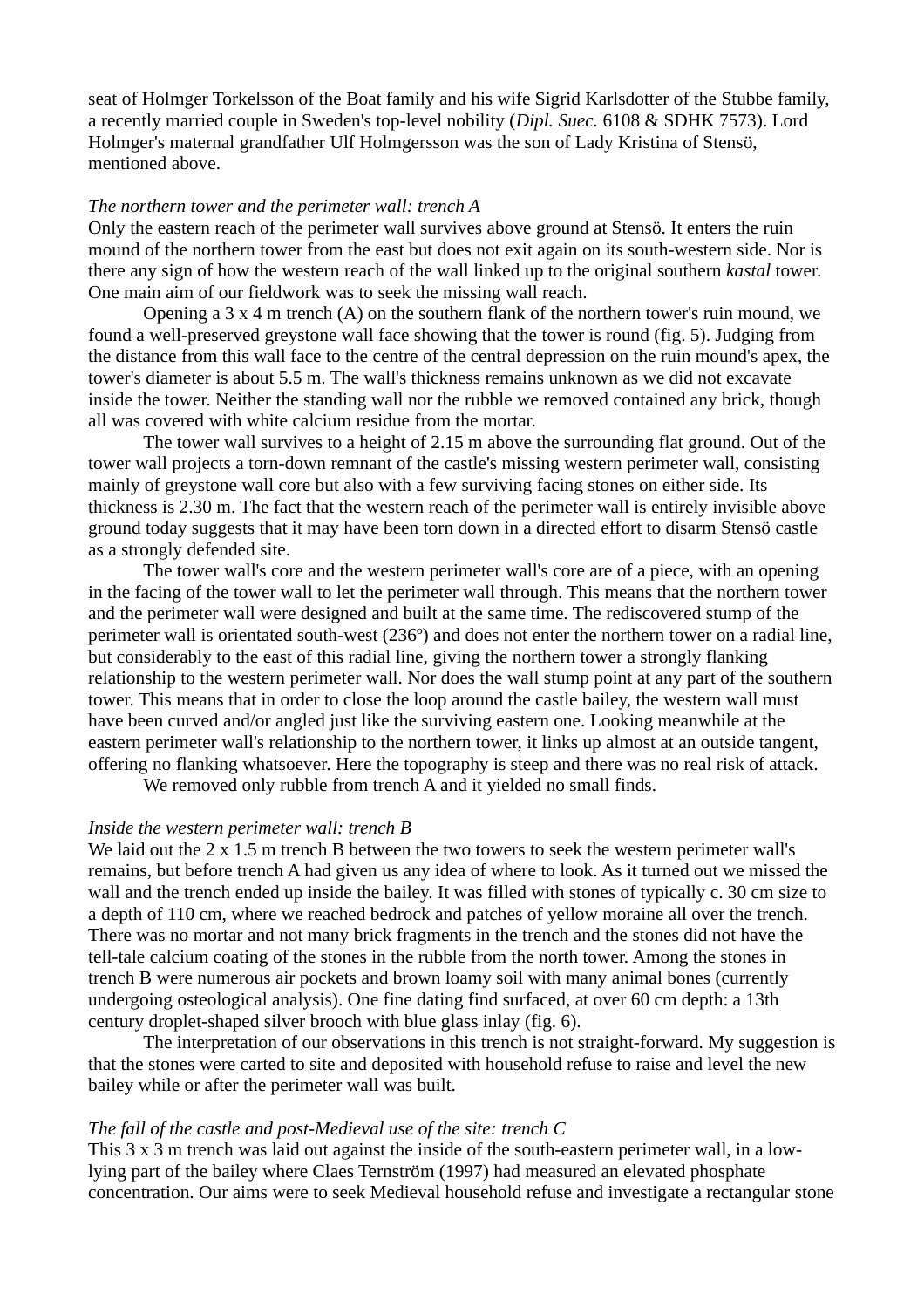building foundation partly visible above the turf. As it turned out, the trench contained brick fragments, interpreted as erosion material from a now-lost upper brick masonry part of the perimeter wall, all the way from the turf down to the natural. The only intact bricks were ones that had been re-fired at high temperature and vitrified, causing them to turn a glossy burgundy red and swell up like rising bread dough. This suggests that Stensö castle, like so many of its contemporaries, met its end in a devastating fire. The median dimensions of the unmodified brick fragments I could measure were width 130 mm (n=18) and height 80 mm (n=28). I could measure the length of only one brick: 270 mm.

The building foundation (fig. 7) sat interleaved in this brick rubble and so its use period dates from after the brick parts of the perimeter wall began to erode but before the last bricks had fallen down. Indeed, the foundation seems to have been *laid on top of* a re-used greystone facing stone from the wall, to *consist itself of* such stones, and was certainly *sealed by* a very large fallen greystone ashlar in the rubble.

The finds cannot elucidate the building's use, though the trench yielded many bones, a number of iron nails and one small piece of Early Modern red pottery with both faces glazed. A *marleka* calcium carbonate concretion disc, that is a geofact clearly collected from elsewhere, was found deposited next to the outside of one of the building foundation stones in the wall-line crossing the trench. This looks a lot like a foundation deposit of a kind known e.g. from the Åkroken site in Nyköping, where little *marleka* hoards were found deposited beneath Medieval building foundations (pers. comm. Lars Norberg, July 2014). However, we made no datable Medieval finds in trench C. Current vegetation around the castle ruin includes quite a lot of cultivated tree and bush species, suggesting that people have lived there at some point in more recent centuries.

# **Summary: main findings**

At Landsjö we falsified our hypothesis that the perimeter wall would have had an eastern range along the top of the steep scarp. But we found the southern delimiting wall of the inner northern bailey, erected together with a south-east tower, and we clarified the shape of the outer southern bailey. We found remains of a bridge across the transversal dry moat into the outer bailey. And five coins date the erection of the castle to 1250–75, which is within the lifetime of Landsjö's first documented owner, Kristina Fastadotter. Unexpectedly, one coin also documents use of the inner bailey's south-east tower about 1360.

At Stensö we confirmed our hypotheses that a) the northern ruin mound does represent a second tower, that b) it was planned and built in the same expansion phase as the perimeter wall, and c) the perimeter wall had a western range and did form a closed loop around the bailey. More unexpectedly, we found abundant evidence for post-Medieval use of the site, in the form of a sizeable building foundation inside the bailey.

# **References**

- *Diplomatarium Suecanum.* 1829 onward. National Archives. Stockholm. On-line at sok.riksarkivet.se/SDHK
- Golabiewski Lannby, M. 1983. Studie av 1300-talsbrakteater i ett depåfynd från Närke. *Numismatiska meddelanden* 34. Stockholm.
- Lagerqvist, L. 1970. *Svenska mynt under vikingatid och medeltid (ca 995–1521) samt gotländska mynt (ca 1140–1565).* Stockholm.
- Lovén, C. 1999. *Borgar och befästningar i det medeltida Sverige.* Royal Swedish Academy of Letters. Stockholm.
- Olsson, M. 1932. En grupp runda kastaler från romansk tid på Sveriges östkust. *Fornvännen* 27. Royal Swedish Academy of Letters. Stockholm.
- Ternström, C. 1997. *Stensø. En borganläggning i Östergötland och förhållandena kring denna.* BA dissertation. Dept of Archaeology, University of Lund.